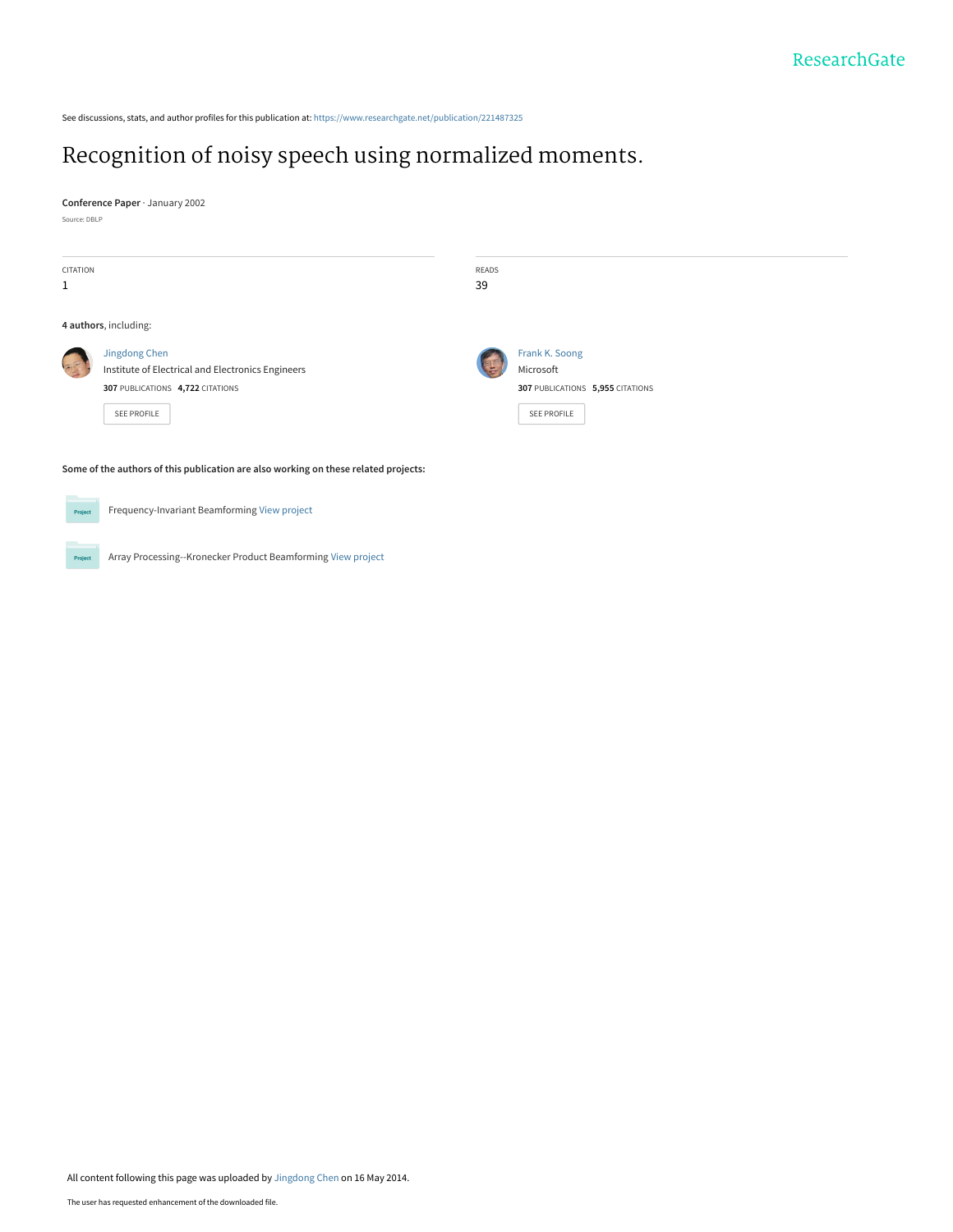# **RECOGNITION OF NOISY SPEECH USING NORMAL IZED MOMENTS**

*Jingdong Chen, Yiteng (Arden) Huang, Qi Li, and Frank K. Soong*

BellLaboratories, Lucent Technologies, 600 Mountain Avenue, Murray Hill, NJ07974, USA

# **ABSTRACT**

Spectral subband centroid, which is esse ntially the first -order normalized moment, has been proposed for speech recognition and its robustness to additive noise has been demonstrated before. In this paper, we extend this concept to the use of normalized spectral subband moments (NSSM) for robust speech recognition. We show that normalized moments, if properly selected, yield comparable recognition performance as the cepstral coefficients in clean speech, while deliver a better performance than the cepstra innoisy environments. We also proposea procedure to construct the dynamic moments that essentially embodies the transitional spectral information. We discuss some properties of the proposed dynamic features.

## **I. INTRODUCTION**

Cepstral coefficients derived from either linear prediction (LP) analysis or a filter bank are used almost as "standard" frond -end featuresincurrent automatic speech recognition (ASR) systems. Despite this defacto standard, cepstral features are found sensitive to additive noise. To improve the robustness of front -end features with respect to background noise and other distortions, there has beentremendous effort made in searching for alternative features [1] [2] [3] [4] [5]. Observing that the higher amplitude portions (such as formant) of spectrum are less affected by noi se, Paliwal proposed spectral subband centroids (SSC) as features [5]. He tested this feature in an Englishe -set alphabet recognition task and demonstrated that centroid features are more robust innoise, yet worse in clean speech than the LP cepstral coe fficients (LPCCs). This idea was extended in [6] where a speech signal is represented in SSC histogram -based cepstral coefficients. These new cepstral features were shown to have great potential for robust speech recognition. The SSCs were also experimente das supplementary features to the cepstral coefficients for speech recognitionin<sup>[7][8]</sup>.

Inthispaper, we generalize Paliwal's 1 st-order spectral moment ideatohigher -order normalized spectral subband moments (NSSM) and investigate their effects on r ecognition. Our contributions are as follows: Firstly, we show that the properly selected NSSM can yield comparable performance in clean speech compared to the widely used MFCCs, while it is more resilient to noise. Secondly, we propose a procedure to compute the dynamic moment vector that essentially embodies the transitional spectral information. Finally, we show the effectiveness of the combination of static and dynamic NSSMs for speech recognition in both clean and noisy environments.

## **II.NORMALIZEDSP ECTRALSUBBAND MOMENTS**

Consider  $s(t, n)$ ,  $n=0,1, \dots, N-1$ , as a frame of *N* speech signal samples at frame *t*, its short -time powers pectrum estimate is

$$
P(t, \omega) = \left| \sum_{n=0}^{N-1} s(t, n) e^{-j\omega n} \right|^2
$$
.(1)

If we divide the frequency axis into several subbands, then for the *i*-th subband, its moment of order *p* is

$$
M^{\nu}(t,i) = \int_0^{\pi} \omega^{\nu} w_i(\omega) P(t,\omega) d\omega , (2)
$$

where  $w_i(\omega)$  is the frequency response of the *i*-th bandpass filter. The NSSM of order *p* is then given by

$$
NM^{\,p}(t,i) = \frac{M^{\,p}(t,i)}{M^{\,0}(t,i)} \, .(3)
$$

In this paper, we explore the potential of the NSSM for robust speech recognition in noise. Figure 1 shows a block diagram for extracting NSSM features. Firstly, the power spectrum of a given frame of speechsignalises timated through the fast Fourier transform(FFT). The full band powers pectrum is then divided into a total of *I* subbands by applying a filter bank. Finally, the NSSM for each subband is calculated.



#### Figure 1. Block diagram for computing the NSSM

In this study, we try to answer the following basic questions: (1) what should be a good choice of the order of the moments? (2) howshould the full band bedivided into subbands? (3) what should be the frequency response of each bandpass filter,  $w_i(\omega)$ ? (4) how many subbands should be used?

It can easily be seen from (2) that the transformation which converts the power spectrum into moments has a high  $-$ pass filtering character istics. In fact, the frequency response of this high-passfilteris  $H(\omega) = \omega^{p/2}$ . For speech signal with a bandwidth of 4 kHz, in Fig. 2 we plot the frequency responses for different *p* values. We conclude from Fig. 2 that *p* cannot be set tool argeasitwouldseverely suppress the low frequency partin which the first and second formants locate.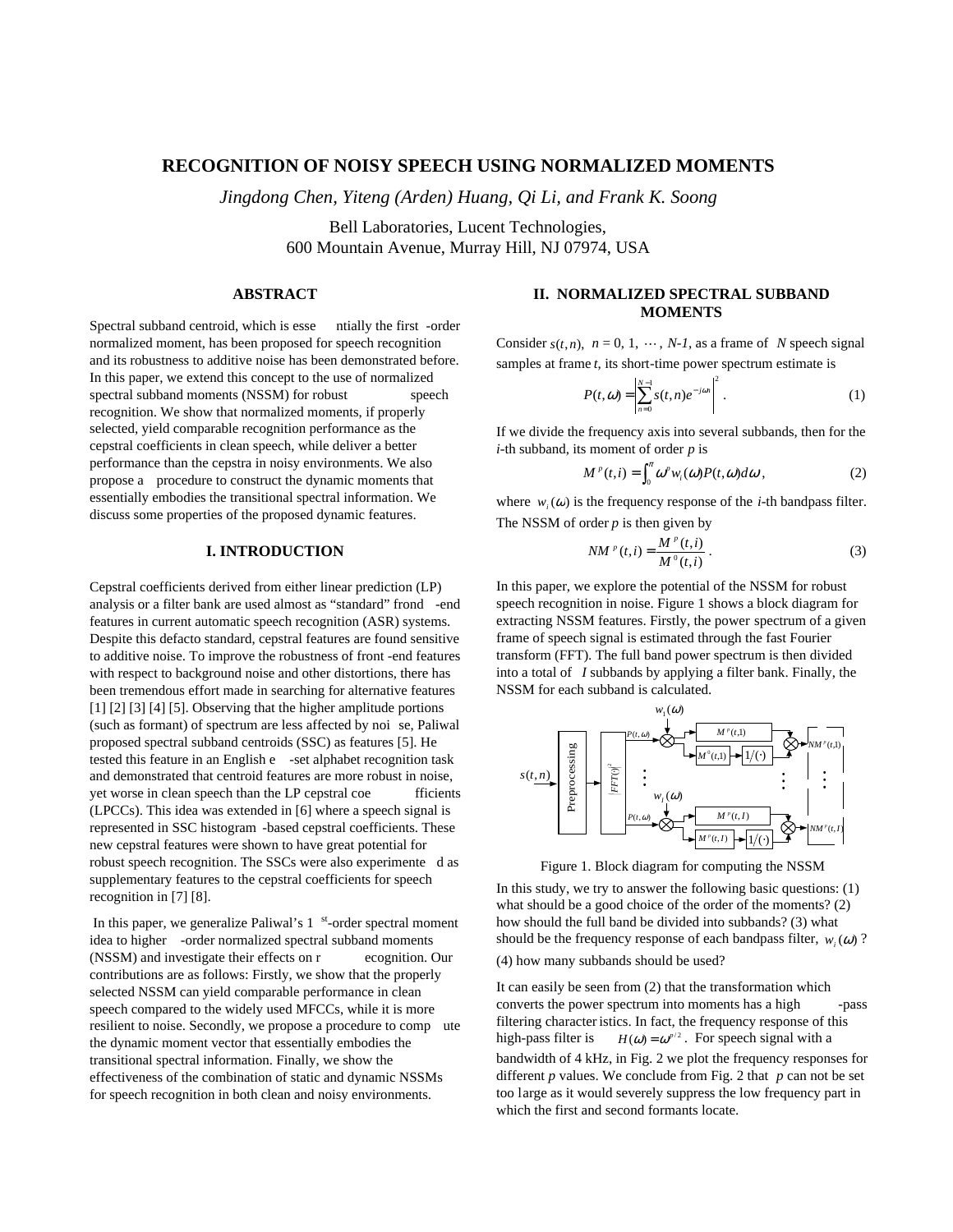

Figure 2. High -pass filtering character vs. *p* 

However, the high -pass filtering should not be viewed as negatives. If *p* is prop erly selected, it may be useful for suppressing low -pass noise like in a care nvironment. For example, if  $p = 2$ , knowing that  $F[g'(t)] = j\omega G(j\omega)$ , where  $F[$ ] and 'indicate the Fourier transf orm and the differentiation operation, respectively, and *G*(*j*ω), the Fourier transform of the  $g(t)$ . The term  $\omega^2 P(t, \omega)$  in (2) is then the power spectrum of the speech signal through a differentiator. If we  $1 - \alpha Z^{-}$  $(\alpha \rightarrow 1)$  indiscrete -time domain to approximate the continuous differentiation, it is then readily to see that the  $\omega^2 P(t, \omega)$  is the continuous version of the power spectrum of pre -emphasized speechs ignal. The pre -emphasis filtering is almost used as a "standard process" in the feature representation. In this paper, we choose  $p = 2$  (Speech recognition experiments confirm that  $p = 2$  is superior to  $p = 1$  and  $p = 3$ . For the sake of space, we will note laborate this issue.), and the pre -emphasis filtering is eliminated in the processing stage.

For the second question, we have studied the issue by dividing the subband in linear, Me land Bark scales. It turns out all three scales yield quite similar performance. We therefore adopt the linearscale, since this no interpolation of the FFT power spectrum is needed. For the third problem, our early work compared several window functions such as rectangular, triangular and Gaussian filters. It was found that the rectangular filter yield more consistent performance invarious conditions [12].

We have addressed the first three questions. The last question estion will be discussed in Section IV.

### **III. DYNAMIC NSSM**

It has been widely observed that the temporal processing of short termspeech parameters can lead significant gain to speech recognition. According to Furui's work [9], a simpley eterffective method to determine the dynamic (delta) cepstra lfeatures in the vicinity of a given feature vector is popularly used in the existing systems. The same procedure unfortunately fails when applied to compute the dynamic SSC features. The reason is that the trajectory of the SSC is rather flat [5], the di fference among the SSCs of neighboring frames approximates to zero, and thus carries little information. We suggested in [10] to estimate the

dynamicSSCfeaturesthrough a continuous -domain variation. The dynamic NSSM features can be computed in the same fashion. In brief, the NSSM variation is represented by the differentiation of  $NM(t, i)$  with respect to time  $t$ . From (3), we can derive

$$
\frac{\partial NM(t,i)}{\partial t} = \frac{1}{\left[\int_0^{\pi} w_i(\omega)P(t,\omega) d\omega\right]^2} \left[\int_0^{\pi} \omega w_i(\omega) \frac{\partial P(t,\omega)}{\partial t} d\omega \int_0^{\pi} w_i(\omega)P(t,\omega) d\omega - \int_0^{\pi} \omega w_i(\omega)P(t,\omega) d\omega \right]^2
$$
\n
$$
\int_0^{\pi} \omega w_i(\omega)P(t,\omega) d\omega \int_0^{\pi} w_i(\omega) \frac{\partial P(t,\omega)}{\partial t} d\omega \Big| \cdot \quad (4)
$$

Since the  $P(t, \omega)$  usually does not have an analytic form, we approximate the  $\frac{d\mathbf{r}(t)}{dt}$ *P t* ∂  $\frac{\partial P(t, \omega)}{\partial \omega}$  by a finite order difference:  $\frac{\partial}{\partial t}$   $\approx \Delta P(t, \omega) = \sum_{k=-\infty} a_k P(t + \omega)$  $\frac{\partial P(t, \omega)}{\partial \omega} \approx \Delta P(t, \omega) = \sum_{k=0}^{\infty} a_k P(t + k, \omega)$  $\frac{d}{dt} \approx \Delta P(t, \omega) = \sum_{k=-0} a_k P(t+k)$  $\frac{P(t, \omega)}{P} \approx \Delta P(t, \omega) = \sum_{l=0}^{N} a_{l} P(t + k, \omega)$ , (5)

where *O* and *O*' are the orders of the difference, and  $a_k$ 's are real coefficients. Substituting (5) to the right hand side of (4), we can readily derive

$$
\frac{\partial NM(t,i)}{\partial t} \approx \Delta NM(t,i) = \sum_{k=-0}^{0'} b_k NM(t+k,i)
$$
, (6)

where

$$
b_{k} = \begin{cases} a_{k} \frac{M^{0}(t+k,i)}{M^{0}(t,i)}, & \text{for } k \neq 0, \\ a_{0} - \sum_{k=-0}^{0} a_{k} \frac{M^{0}(t+k,i)}{M^{0}(t,i)}, & \text{for } k = 0 \end{cases}
$$
 (7)

Although Equation (6) looks like the formula used to calculate the dynamic cepstral features, the coefficients in (6), *i.e.*, the

 $b_k$ 's, vary according to  $M^0(t+k, i)$  $M^0(t+k,i)$  and  $M^0(t,i)$ , which are essentially the *i*-th subband energy at the  $(t + k)^n$  and  $t^m$  frame, whereas the coefficients in the difference equation to compute the dynamiccepstralfeatures are often constants.

To computedynamic NSSM according (6) and (7), we need to know the  $b_k$ 's. Unfortunately, a close form of  $b_k$  $b_k$  would be very difficult to find. Through speech recognition experiment, we found in [10] that several sets of *b<sup>k</sup>*  $b_k$ 's can yield promising performance. In this paper, we adoptones et of them which is

$$
b_k = \begin{cases} \frac{M^0(t+2,i)}{M^0(t+2,i)+M^0(t-2,i)}, & \text{for } k = 2, \ (8) \\ 0, & \text{else} \end{cases}
$$

If second -order dynamic coefficients are to be used, they can also be estimated using (6) by taking larger  $O$  and  $O'$ . In this paper, we estimate the second-order dynamic features through:

$$
\Delta\Delta NM(t, i) = b_{4}NM(t + 4, i) - b_{-4}NM(t - 4, i), (9)
$$

where

$$
\begin{cases}\nb_4 = \frac{M^{\,p}(t+4,i)}{M^{\,p}(t+4,i) + M^{\,p}(t-4,i)} \\
b_{-4} = \frac{-M^{\,p}(t-4,i)}{M^{\,p}(t+4,i) + M^{\,p}(t-4,i)}\n\end{cases}
$$
\n(10)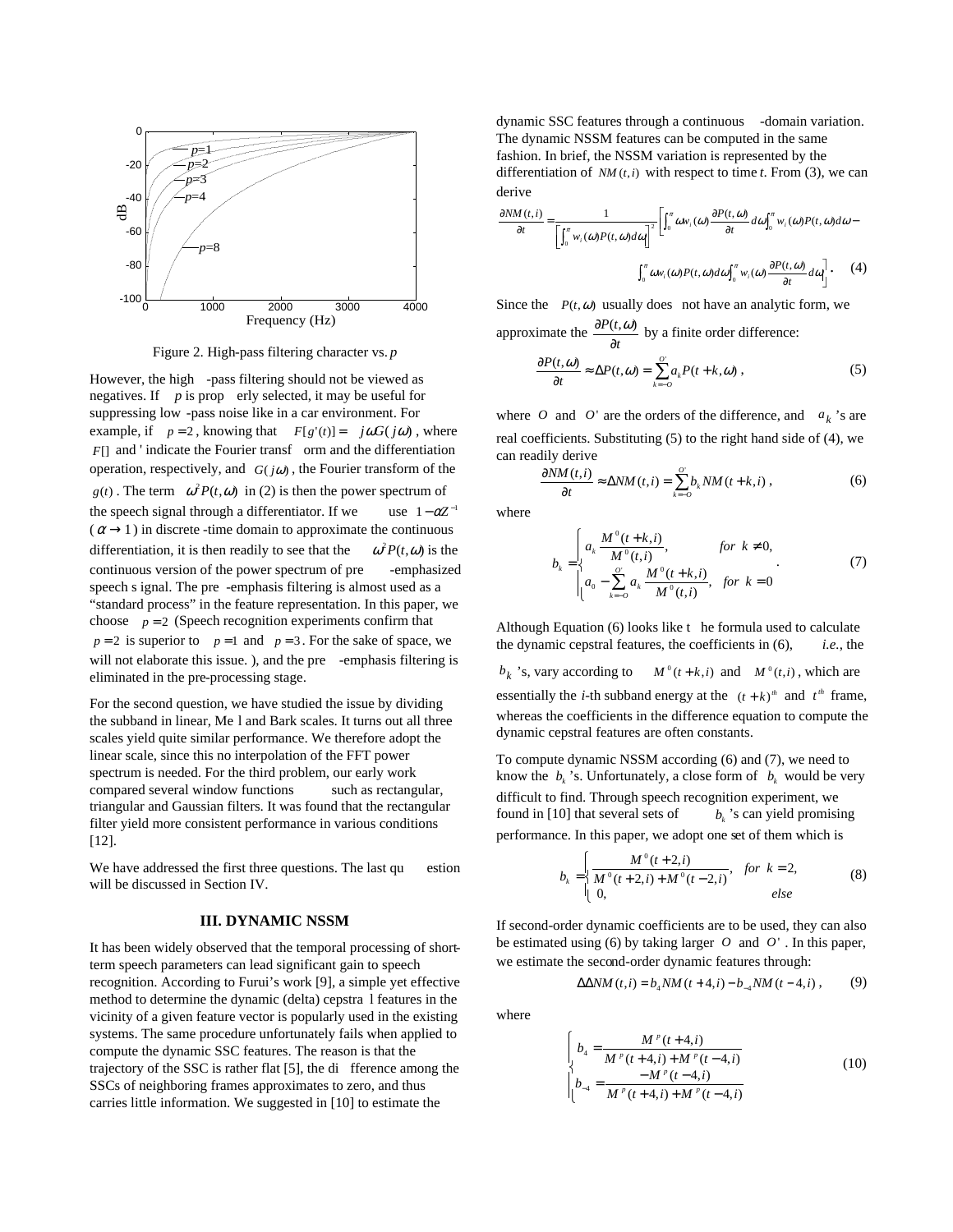### **IV. EXPERIMENTS**

## **1. Databases**

Threedatabases were used in this paper. They are TI46, NOISEX, and the Spanish Aurora Speech Dat-Cardatabase.

The TI46 is a multi -speaker, isolated word database, which was designed and collected by Texas Instruments (TI). The database contains 16 speakers, 8 males and 8 females. The vocabulary consists of 10 isolated digits from 'zero' to 'nine', 26 isolated Englishalphabets from 'a' to 'z', and ten isolated words including 'enter', 'erase', 'go', 'help', 'no', 'rubout', 'repeat', 'stop', 'start', and 'yes'. There are 26 utterances of each word from each speaker: 10 of the mare designated as training and the training and the rest16 are designated as testing to kens. Speech signal is digitized at a sampling rate of 12.5 kHz

The NOISEX database contains various noise samples [11]. The original sampling frequency in this database is 16 kHz. We downsampled the noise to 12.5 kHz to match the bandwidth of speechsignal in the TI46.

The Spanish Aurora Speech Dat - Cardatabase is digit string subset of the SpeechDat -Cardatabase [12]. It contains 4914 recordings and more than 160 speakers. The sampling rate is 8 kHz. Train ing and tests ets are defined as for the ETSI aurora evaluations [13].

#### **2. Recognition performance VS. number of subbands**

The first experiment uses the TI46 database to performal phabet recognition. Only the speech from 8 male speaker was used. The goal of this experiment is to answer the last question we raised in SectionII, namely, "how does the number of subbands affect the speech recognition performance?"

The recognition systemused is an HMM -based multi-speaker isolated speech recognizer. The models a releft -to-right with no skip state transition. Eight states are used for each model. A mixture of 4 multivariate Gaussian distributions with diagonal covariance matrices is used for each state to approximate its probability density function . Speechis and alyzed every 10 ms with a framewidth of 32 ms, and Hamming window is applied.



Figure 3. Recognition performance vs. number of subbands

(nodynamic feature are used)

The result is presented in Fig. 3. For comparison, we also plot the recognition result using 12MFCCs which are derived from a filterbank consisting of 24 mel -scaled triangular filters.

We see that the trend of the word error rate associated with the number of subbands is a saddle -like curve. In another word, as then umberof subbands increases, the error rated ecreases first and then increases. The lowest error rate is obtained using 16 bands, which is slightly better than the MFCC features. It is interesting to note that that in a rather wide range, say from 10 to 20 bands, the NSSM features yield results which are comparable to that the MFCCs.

### **3. Robustness of the NSSMs**

SectionIIIaddressedhowtocomputethefirst -and second -order dynamic NSSM features. In this experiemnt, we compare the NSSM features with the M FCCs after combining the dynamic features. The same recognition system as in the previous experimentisused, and the database is also TI46. To control the SNR, we take some noise samples from the NOISEX database, downsampleto 12.5 kHz, and then add to the speech signal. Both NSSM and MFCC vector contains 12 static, 12 first -and 12 second-order dynamic features. We experimented several types of noise. Somerepresentative results are plotted in Fig. 4.



(a) Performance in the Lynx noise conditions



(b) Performance in the speech noise conditions

## Figure 4. Performance of the MFCC and NSSM features innoise conditions

From Figures 3 and 4, one can see that the dynamic NSSM feature is effective in reducing the word reducing the room Fig. 4, we observe that inclean condition, the NSSM to gether with the frirst-andsecond -order NSSM yields similar worder rorrate as the MFCC plus delta and delta -delta MFCC. Innoisy